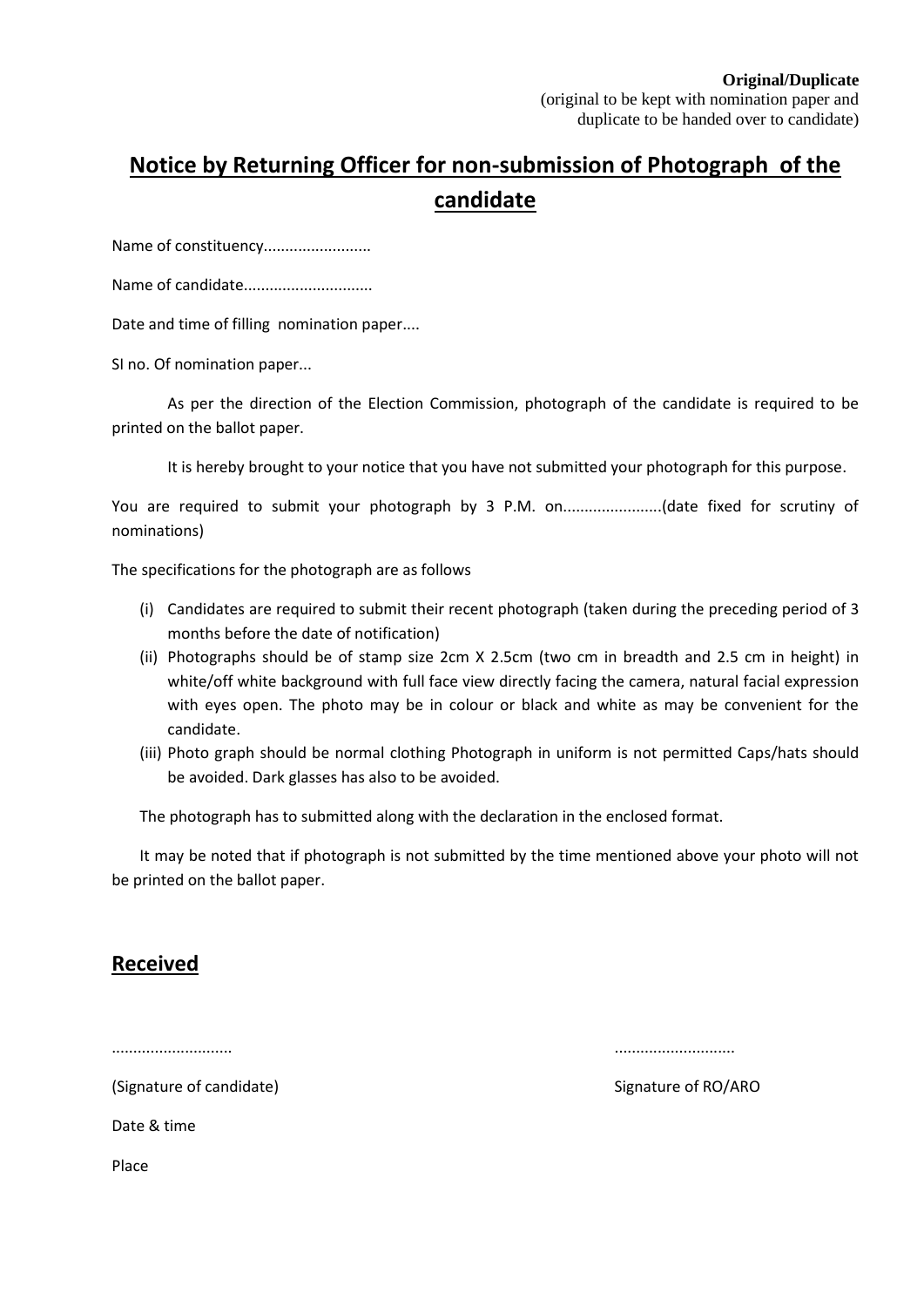#### **Declaration by candidate/election agent/proposer while submitting the**

#### **photograph of the candidate**

Subject-Election to .............................................................................(mention the name of the house)

from .................................................(name of the constituency)/election to council of states/ legislative council by assembly members.

I...................................................................................................................................................

(name and address), son/daughter/wife of Sh...........................................nominated as candidate for the above mentioned election, am submitting here with my photograph for the purpose of printing the same of the ballot paper. I declare that the photograph has been taken during the last 3 months before the date of notification of election.

(Fill up this part when the candidate himself is submitting the photograph)

## **OR**

I............................................................................................(name),election agent/proposer of Sh........................................................................................................................ (name and address of the candidate) son/daughter/wife of Sh.............................................. a candidate for the above mentioned election hereby submit the photograph of the said candidate for the purpose of printing the same on the ballot paper. I declare that the photograph has been taken during the last 3 months before the date of notification of election.

(Fill up this part when the election agent/proposer is submitting the photograph)

Date.......................... Name..........................................................

Address.......................................................

Tel no..................................................